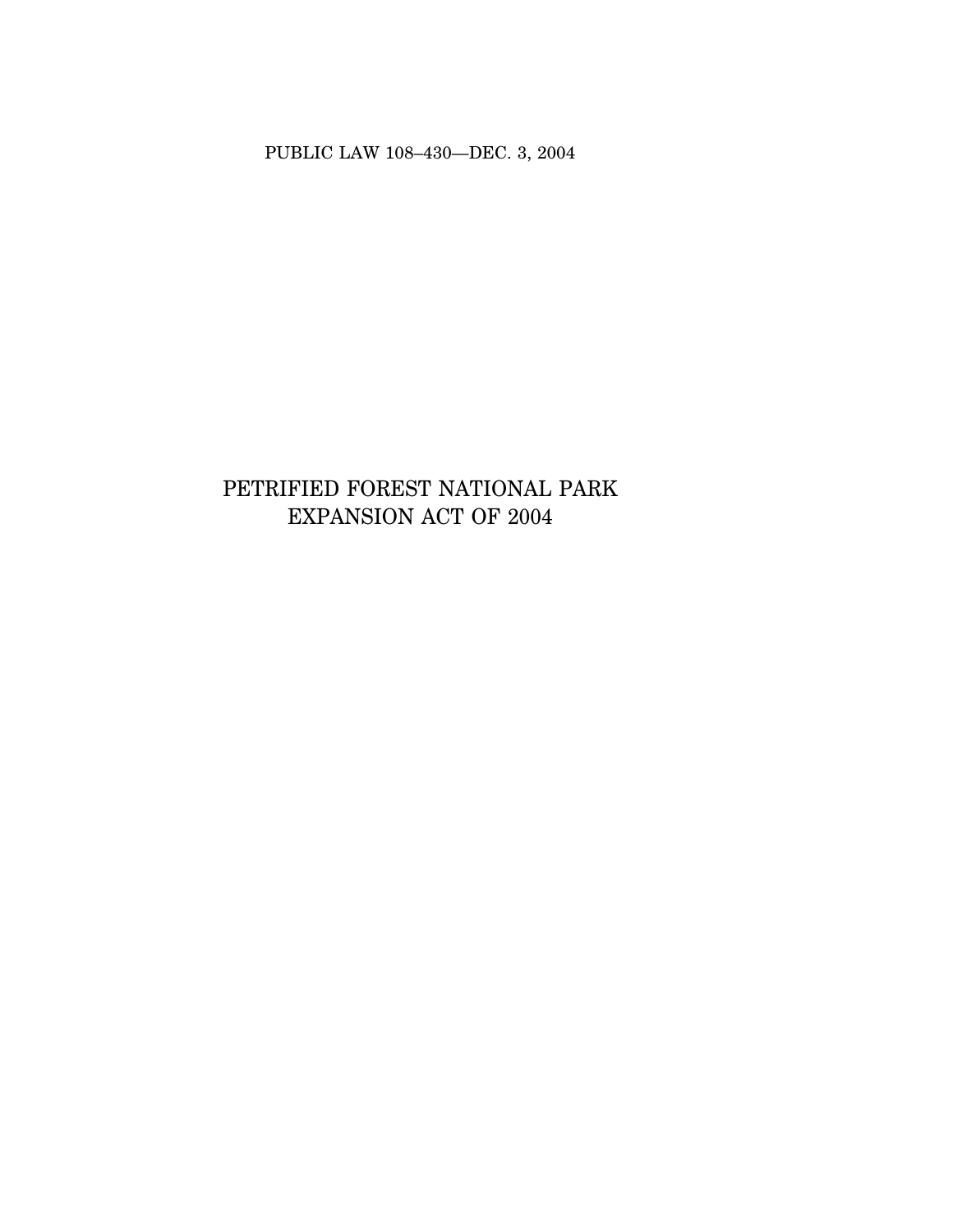# Public Law 108–430 108th Congress

# An Act

Dec. 3, 2004

[H.R. 1630]

To revise the boundary of the Petrified Forest National Park in the State of Arizona, and for other purposes.

*Be it enacted by the Senate and House of Representatives of the United States of America in Congress assembled*,

16 USC 119 note. Petrified Forest National Park Expansion Act of 2004.

## **SECTION 1. SHORT TITLE.**

This Act may be cited as the "Petrified Forest National Park Expansion Act of 2004''.

16 USC 119 note.

## **SEC. 2. DEFINITIONS.**

In this Act:

(1) MAP.—The term ''map'' means the map entitled ''Proposed Boundary Adjustments, Petrified Forest National Park'', numbered 110/80,044, and dated July 2004.

(2) PARK.—The term "Park" means the Petrified Forest National Park in the State.

(3) SECRETARY.—The term ''Secretary'' means the Secretary of the Interior.

(4) STATE.—The term ''State'' means the State of Arizona.

16 USC 119 note.

### **SEC. 3. BOUNDARY REVISION.**

(a) IN GENERAL.—The Secretary is authorized to revise the boundary of the Park to include approximately 125,000 acres as depicted on the map.

(b) AVAILABILITY OF MAP.—The map shall be on file and available for public inspection in the appropriate offices of the National Park Service.

16 USC 119 note.

# **SEC. 4. ACQUISITION OF ADDITIONAL LAND.**

(a) PRIVATE LAND.—The Secretary may acquire from a willing seller, by donation, purchase with donated or appropriated funds, or exchange, any private land or interests in private land within the revised boundary of the Park. In acquiring private land and interests in private land within the revised boundary of the Park, the Secretary shall undertake to acquire such private land and interests in private land first by donation or exchange.

(b) STATE LAND.—

(1) IN GENERAL.—The Secretary may, with the consent of the State and in accordance with Federal and State law, acquire from the State any State land or interests in State land within the revised boundary of the Park.

(2) PLAN.—Not later than 3 years after the date of the enactment of this Act, the Secretary shall, in coordination with the State, develop a plan for acquisition for State land or interests in State land under paragraph (1).

Deadline.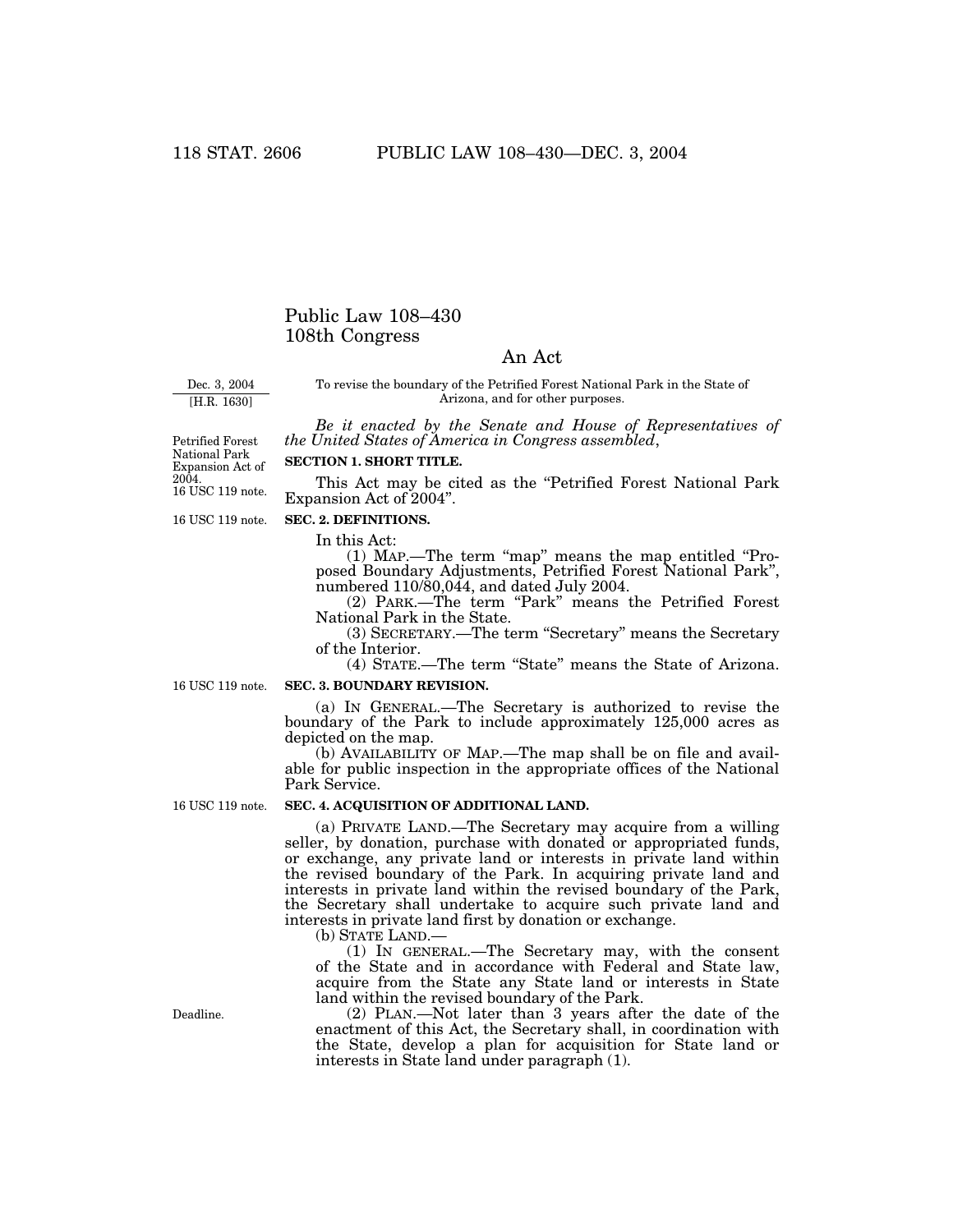(3) MANAGEMENT AGREEMENT.—If the Secretary is unable to acquire the State land under paragraph (1) within the 3 year period required by paragraph (2), the Secretary may enter into an agreement that would allow the National Park Service to manage State land within the revised boundary of the Park.

### **SEC. 5. ADMINISTRATION.**

(a) IN GENERAL.—Subject to applicable laws, all land and interests in land acquired under this Act shall be administered by the Secretary as part of the Park.

(b) TRANSFER OF JURISDICTION.—The Secretary shall transfer to the National Park Service administrative jurisdiction over any land under the jurisdiction of the Secretary that—

(1) is depicted on the map as being within the boundaries of the Park; and

(2) is not under the administrative jurisdiction of the National Park Service on the date of enactment of this Act.

(c) EXCHANGE AFTER ENACTMENT.—Upon completion of an exchange of land after the date of the enactment of this Act, the Secretary shall transfer administrative jurisdiction over the exchanged lands within the boundary of the Park as depicted on the map to the National Park Service.

(d) GRAZING.—

(1) IN GENERAL.—The Secretary shall permit the continuation of grazing on land transferred to the Secretary under this Act, subject to applicable laws, regulations, and Executive orders.

(2) TERMINATION OF LEASES OR PERMITS.—Nothing in this subsection prohibits the Secretary from accepting the voluntary termination of a grazing permit or grazing lease within the Park.

(e) AMENDMENT TO GENERAL MANAGEMENT PLAN.—Not later Deadline. than 3 years after the date of the enactment of this Act, the Secretary shall amend the general management plan for the Park to address the use and management of any additional land acquired under this Act.

16 USC 119 note.